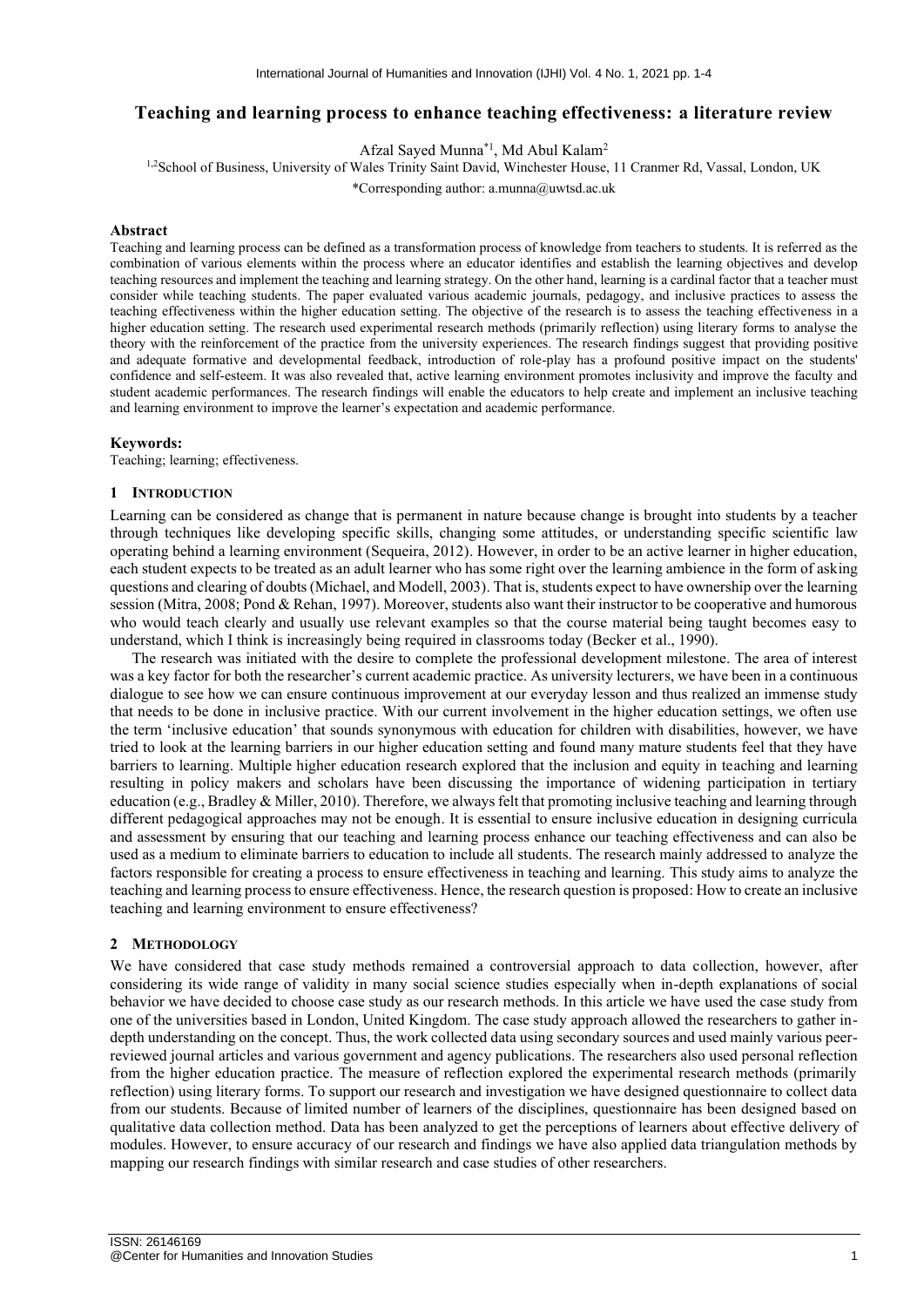# **3 RESULTS AND DISCUSSION**

The findings of the current research revealed that it is a teacher responsibility to ensure regular interaction occurs between the basic human capabilities of a learner and the culturally invented technologies so that it finally leads to enhancement in their cognitive capabilities. In line with this theory's principles, the use of class interaction, role play and visual simulation to the students in the form of graphs, charts, and newspapers from where information on various business and financial matters challenged their learnings and allowed them to become more creative. In terms of resources, the research found that teachers need to use various resources in the learning process that may include computers, books, smartboard, equipment, artefacts, whiteboard, special speakers, games, computer programs etc. It was evident from the research that the more the lesson is interactive, the more the learners are engaged/motivated to improve their learning experiences. The research also realized that certain teaching methods might be very useful for certain learners which may be flawed for other. Thus, it is recommended to use a blended learning (mixture of online and offline learning) along with experiential learning (cross-age peer tutoring, pro and con grid, prodigy games, mnemonic) which have been very useful in improving the learning experience and reducing the disruptive issues in the classroom from the case study.

Based on previous knowledges about student learning, we questioned students what they found most fascinating about a learning session and what outcomes would they aspire to achieve from the teaching-learning session. In response to these questions, different students came up with different answers which indicated that different students implemented different learning styles in order to be active participant in the teaching-learning session and gain significant learning outcomes. We also apprehended from the responses of the students that learning outcome is also dependent upon the learner types. In a classroom setting in specific, there are certain specific types of learners. One of them is the group of auditory learners who feel more confident in receiving and interpreting auditory stimulus. This category of learners' benefits best from the instructions that students receive through classroom lectures, discussion sessions, and group sessions. In this context, (Coffield, 2013) opines that the quality of teaching and learning is often compromised due to lack of constant up-gradation in knowledge on the subject or issue. We agreed with this sentiment, since we have witnessed first-hand that innovation and continuous learning is the primary way to ensure success in teaching.

Another category of learners in a classroom is the visual learners who best respond to visual learning stimuli. Besides learning from these visual stimuli, visual learners also learn by observing what others do in a learning session. This category of learners learns best when they are given visual learning stimuli like charts, diagrams, pictures, or formulae written on the blackboard. This category of learners is usually creative in applying their learning outcomes, observant in nature and not easily distracted (Arthurs, 2007; Gilakjani, 2012). The third category of learners that is often found in a classroom learning session is the kinesthetic learner. Learners in this category are more comfortable in learning through hands-on approach rather than visual or auditory learning. Thus, they learn best when teachers give them instructions through physical activities.

In most cases, they present their learning outcomes through physical activities too (Leopold, 2012). Nevertheless, from their responses to the questions we also understood that some internal and external factors are at play behind the learning objectives and expected learning outcomes of the students. Due to the positive experience that we have had using this strategy, as well as similar opinions from our colleagues, we recommend that inclusion of practical activities in the lesson can be an integral part of every course and curriculum.

As we have been teaching different modules to the students at the universities and colleges, to a great extent, we must use variety of teaching approaches depending on the learning styles of the students. With the use of a questionnaire (VARK- Visual, Aural, Read/Write, and Kinesthetic) developed by Neil Fleming (2001) for a moderately large group of learners, we understood that there is a mixed of three preferred style of learners. We initially started teaching with the use of PowerPoint slides followed by a group discussion in the class. Auditory learners have been helped with this teaching strategy as they have been able to understand the concept of relevant costing by listening to our lecture and discussing the matter with their peers. We used video clips from YouTube along with a TedTalk lecture to reinforce the concept and highlight the different use of relevant costing approach which ultimately helped the visual learners.

We also printed the PowerPoint slides along with some case study scenarios for the learners which helped the learners with visual preference. Finally, we created some exam-type questions for the learners which required the learners to roleplay. It ultimately enhanced the learning experience of kinesthetic learners. That is, depending on the learning styles, we try to incorporate variety of teaching and learning strategies and approaches while the main intention is to ensure equal opportunity for the learners so that they can understand the subject contexts and actively participate during the lesson. Most importantly, we tried to promote engaging and creative learning environment for the students of different learning styles. Not only did this promote the rate of participation of the students in my class, but also found that many of them came up with out-of-the-box ideas which prompted me to learn new approaches to the management course, such as, cultural activities affected by political events. Among the cardinal internal factors that affect learning performance of student include age, gender, heredity, cognitive intelligence, and individual learning facilities. Among the external factors that affect learning performance of the students are the mode and method of instruction given by the teacher, qualification of the teacher, peer influence on the students, and teacher-student ratio in a learning session (Singh, Malik, & Singh, 2016; Petty, 2009).

The Behaviorist Approach that eminent American psychologist J.B. Watson introduced in 1913 is one of the theories. This theory's principal focus is the concept of conditioning through imitation (Watson & Rayner, 1920). We have found this approach to be particularly useful in class in numerous instances. During classroom interactions we routinely recall that people tend to associate typical sounds and words through experience and objects. We are also aware that people tend to associate certain feelings and emotions with certain situations, symbols, and objects that they come across in their daily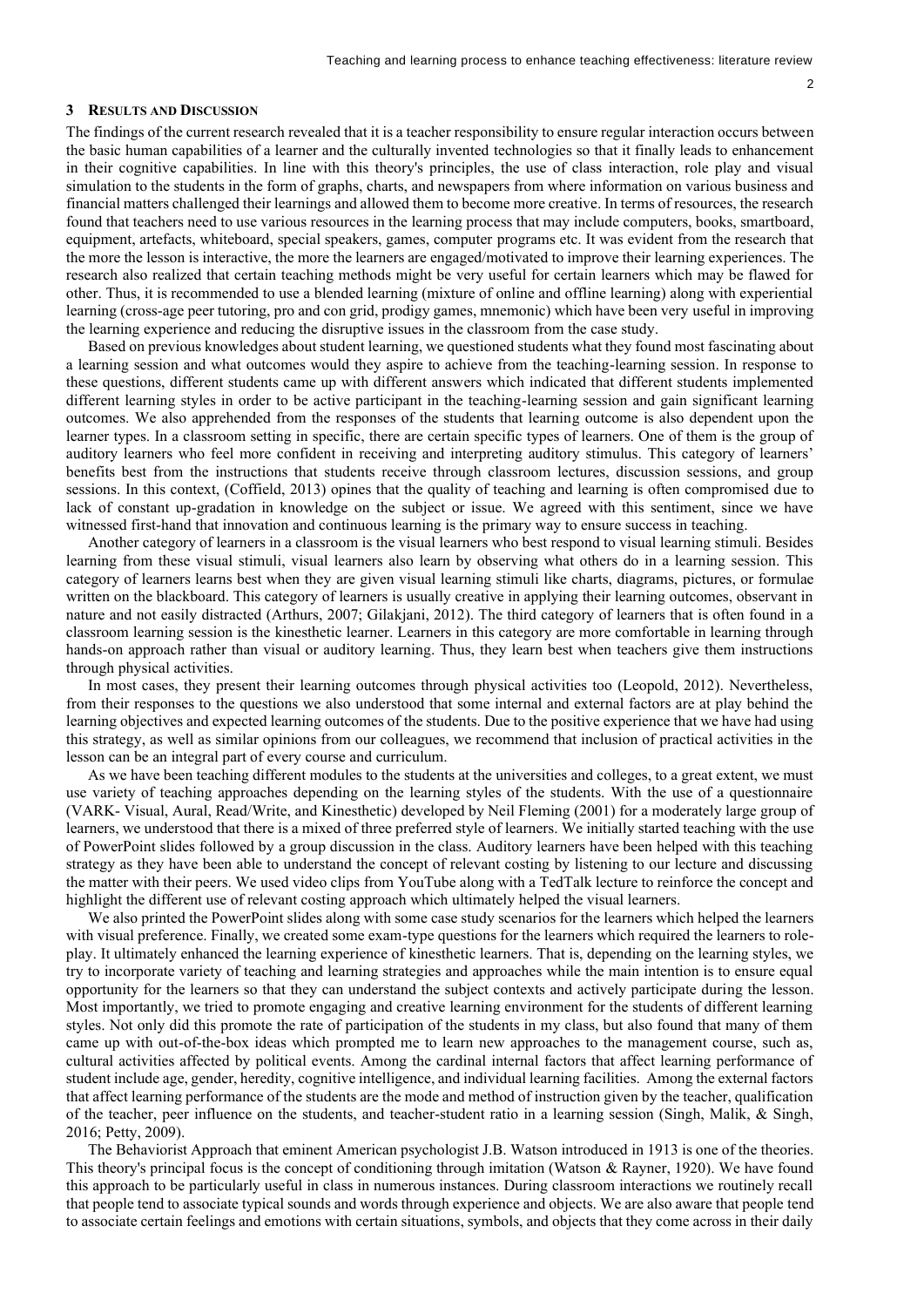lives. Keeping with this principle, we have repeatedly strived to create an ambience where there will be conditioning through imitation, and this is only possible when we physically demonstrated to the students how to solve problems or approach certain problematic situations.

The next theory that can be associated with classroom teaching-learning is the Two Factor Theory which is also known as the Motivation-Hygiene Theory or Dual Factor Theory. Herzberg proposed in 1957, cited in Adair (2009), who simultaneously indicated some learning motivators, like challenging nature of work, recognition of employee performance, and the possibility of new opportunities from the work, exciting work, and employee involvement decisionmaking processes. This theory, to a great extent, is very useful in managing classroom behavior. If the learners find interest in learning something, it becomes easy for the teachers to teach them.

Another theory that can be well implemented in a teaching-learning scenario is Bruner's Theory of Development. This theory was proposed by the eminent cognitive psychologist Jerome Burner in 1957 and proposed that the basic objective of education should be to promote intellectual development in the learners. According to Bruner (1957, p. 234), "generic coding systems that permit one to go beyond the data to new and possibly fruitful predictions". The theory also proposed that when cognitive development is encouraged in the learner, it manifests in the form of his or her ability to think intellectually.

# **4 CONCLUSION**

It is found from the personal reflection and class observation that for managing the behavior of individuals or groups different strategies may have to be used such as questioning, role play, rewards, punishment, discussions, paired/group work, observations, switching activities, audio/visuals etc. The teachers' dynamics need to be understood by the teachers, and behaviors or teaching approaches need to be adjusted. Again, learning needs, methods or styles of the learners may be different; in this respect, teachers need to understand the need and preferences of the learners and prepare the lesson plan accordingly to meet the learning objective of all learners rather than certain individuals. Most importantly, teachers need to identify the learning barriers as quickly as possible. For example, sometimes students are disruptive as they have some barriers including language barrier, low self-esteem, confidence, feeling of being inappropriate etc. In this case, rather than giving them warnings, it is better for the teachers to know the underlying causes and respond accordingly. Positive feedback, sometimes, play role as tonic in having profound positive impact on the confidence and self-esteem of the students. Finally, it is essential for the teachers to enhance student engagement through active learning, to promote student inclusivity through the learning process (experiential and blended learning) and to match outcome with the faculty and student expectations through assessments. They might easily be possible for the teachers to do so, if they can be able to communicate effectively, be in control, be consistent with the rules, provide choice and adjust themselves and finally be creative in managing behavior

# **REFERENCES**

Adair, J. (2009). Leadership and motivation: the fifty rule and the eight key principles of motivating others, London: Kogan Page.

- Alfayad, Z., Arif, L. S. (2017). Employee Voice and Job Satisfaction: An Application of Herzberg Two-factor Theory. International Review of Management and Marketing 7, 150–156.
- Alfieri, L., Brooks, P. J., Aldrich, J., Tenenbaum, H. (2011). Does discovery-based instruction enhance learning? Journal of Educational Psychology 103.
- Arthurs (2007). A juggling act in the classroom: Managing different learning styles. Teaching and learning in nursing 2.
- Becker, A., Davis, S., McGregor, L., Grover, C. (1990). Student Expectations of Course and Instructor. Teaching Psychology 17, 59– 162.

Bruner, J. S. (1957). *Going beyond the information given*. New York: Norton.

- Ellis, S. and Tod, J. (2015). *Promoting behaviour for the learning in the classroom: Effective strategies, personal style, and professionalism*. Routledge: London.
- Gray, C., and MacBlain S. (2012). *Learning theories in childhood.* Sage Publications Ltd: London.
- Garver, R., Noguera, P. (2012). For Safety's Sake: A Case Study of School Security Efforts and Their Impact on Education Reform. Journal of Applied Research on Children: Informing Policy for Children at Risk 3.
- Gilakjani, A. (2012). Visual, auditory, kinaesthetic learning styles and their impacts on English language teaching. Journal of studies in education 2, 104–113.
- Hackman, J.R. Oldham, G.R., (1976). Motivation Through the Design of Work: Test of a Theory. Organizational behaviour and human performance 16, 250–276.
- Johnston, H. (2012). The Spiral Curriculum. Education Partnership Inc., Florida.
- Kiel, J., (1999). Reshaping Maslow's hierarchy of needs to reflect today's educational and managerial philosophies. *Journal of Instructional Psychology* 26, 167.
- Leopold, L. (2012). Prewriting tasks for auditory, visual, and kinaesthetic learners. TESL Canada Journal 29.
- McLeod, S. (2008). Bruner's Three Modes of Representation. Simply Psychology.
- Michael, J. A. and Modell, H. I. (2003). *Active learning in college and science classrooms: A working Model helping the learner to learn.* Lawrence Erlbaum Associates Publishers: London.
- Mitra, D. (2008). Amplifying student voice. Educational Leadership 66.
- Moayyeri, H. (2015). 'The Impact of Undergraduate Students' Learning Preferences (VARK Model) on Their Language Achievement', Journal of Language Teaching & Research, 6, 1, pp. 132-139, Education Research Complete, EBSCOhost.
- Oelze, P. (2018). John B. Watson And Behaviourism.
- Petty, G. (2009). *Teaching today: a practical guide*. 4<sup>th</sup> ed. Nelson Thorns Ltd: Cheltenham.

Pond, K., Rehan, U. (1997). Learning to assess students using peer review. Studies in Educational Evaluation 24, 331–348.

Rogers, B. (1995). *Classroom behaviour: A practical guide to effective teaching, behaviour management and colleague support*. 4<sup>th</sup> ed. Sage: London.